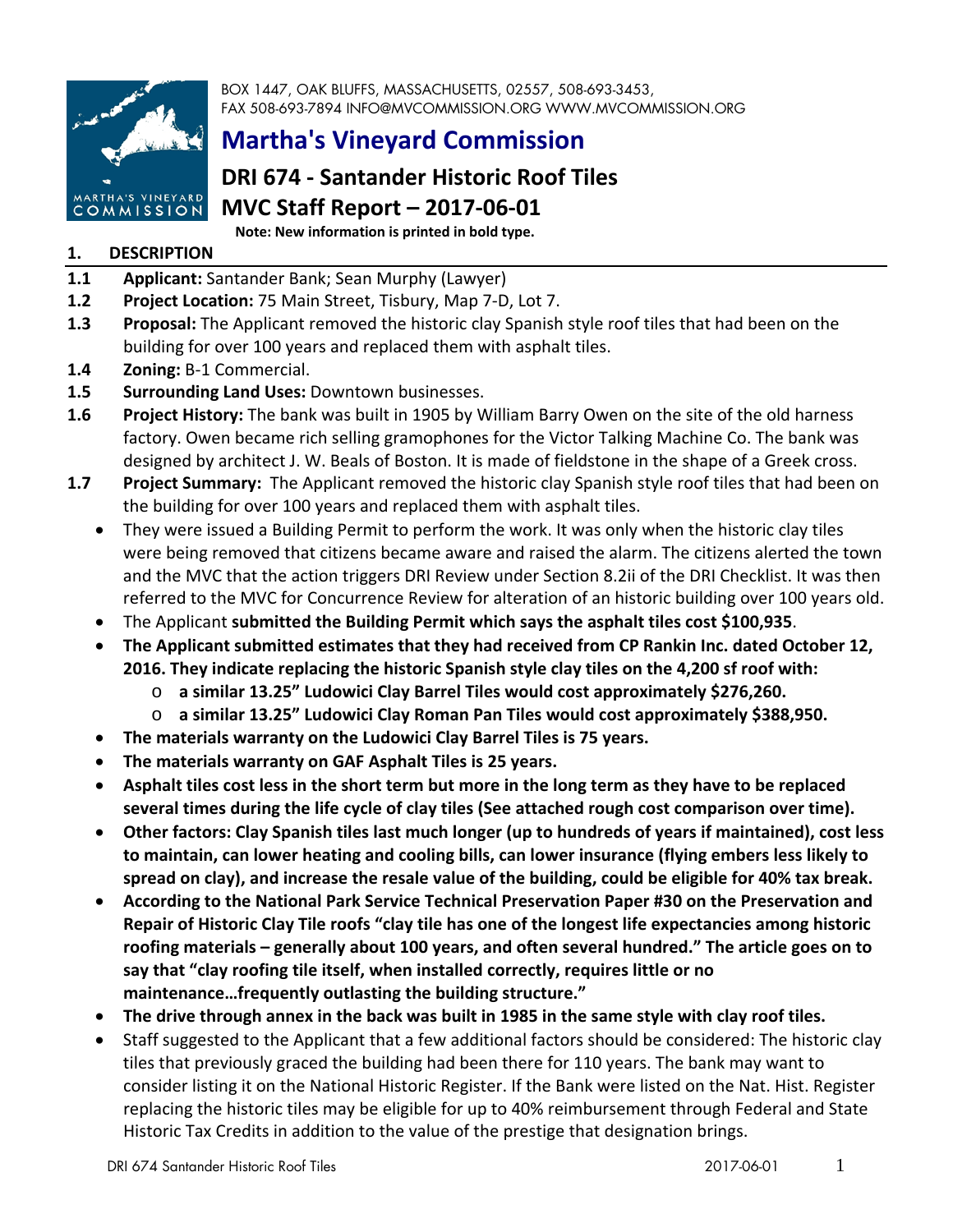#### **2. ADMINISTRATIVE SUMMARY**

- **2.1 DRI Referral:** The Tisbury Building Inspector referred it on October 18, 2016.
- **2.2 DRI Trigger:** 8.2ii (Exterior Alt. of a building over 100 years old), Concurrence Review.
- **2.3 Public Hearing:** A public hearing was determined to be necessary on February 2, 2017. **The MVC conducted a public hearing on May 18, 2017. The written record was left open to June 1, 2017.**

### **3. PLANNING CONCERNS**

## **3.1 Some Key Issues**

 Should the Commission require the bank to reinstall historic style roof tiles similar to the ones that had been on the building?

#### **4. CORRESPONDENCE**

- **4.1 Town Officials: Ken Barwick (Building Insp.)** has written asking for a Concurrence vote so that there is a fair review with all of the facts available to the public.
- **4.2 Island Organizations: Carole Berger of the M.V. Historic Preservation Trust Awards** has written urging the Commission to use their powers to restore this significant island landmark.
- **4.3 Public: Scott Tuttle, Hyung S. Lee and Dana Hodsdon** has written urging a public hearing review. **Since the May 18, 2017 public hearing the following individuals have written urging the MVC to make the bank restore clay tiles similar to the historic style: Alison Shaw; Dan Waters; Greg Palermo; Mary Rentschler and John Fuller; Joyce Dresser; Linsey Lee; Margaret Curtin; Ken MacLean; Max Skjoldebrand; Pam Melrose; Renee Balter; Stephanie Mashek; and V. Jaime Hamlin.**